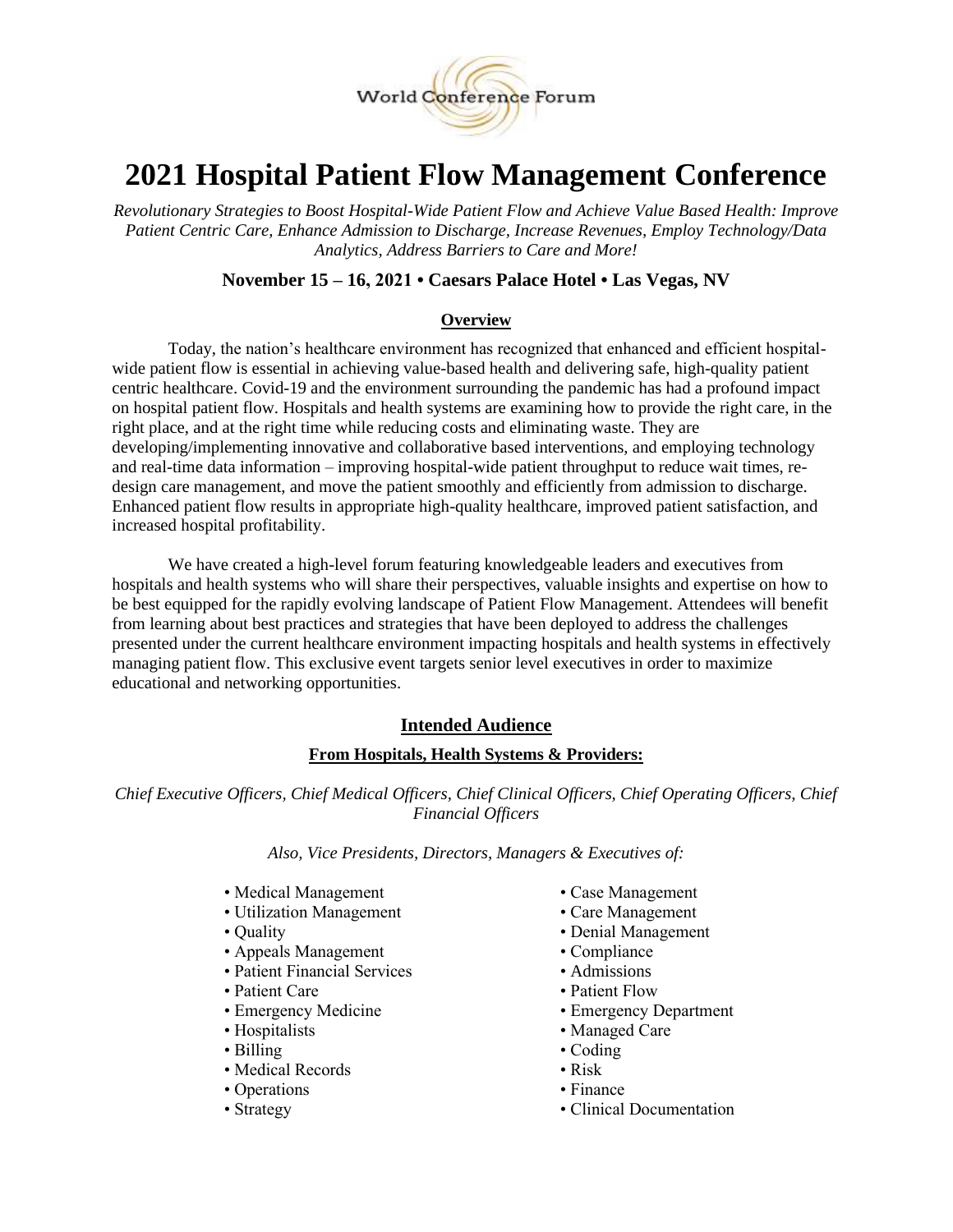• Nursing • Physician Assistants

*Also of interest to Health Plans, Payers, Employer Plans, TPAs, Managed Care Organizations Healthcare Consultants, Solution Providers, Vendors, Purchasers, Physician Groups, Behavioral Health Centers, Healthcare Technology Innovators, Data Analytics Providers, Pharmacy Benefit Managers, Disease Management Organizations, Home Health Care Companies, Third Party Administrators, Pharmaceutical & Medical Device Companies, IT & Business Process Outsourcing Companies, Enrollment Brokers and More!*

# **Agenda**

#### *Day One – Monday, November 15, 2021*

*7:15 Conference Registration & Morning Breakfast*

*8:15 Chairperson's Opening Remarks*

#### **Kyle Freeman**

*Go-To-Market Business Leader* **Simpler Consulting, an IBM Company**

**8:30 Essential Components for Implementing Care Coordination and Discharge Procedures to Optimize Patient Flow Management**

**Ariana Peters, DO, FACOI, FHM** *Consultant, Division of Hospital Internal Medicine Medical Director, Care Management* **Mayo Clinic**

# **9:15 Developing a Patient Flow Model that Incorporates Effective Strategies on Physician Advisors, Level of Care, Readmissions, and More!**

**Julie Van Dusen** *Director, Case Management* **Genesis Health System**

**Todd Gray, MD** *Physician Advisor* **Genesis Health System**

*10:00 Networking Break & Refreshments* 

#### **10:30 Managing Transitions of Care: Improving Quality and Optimizing Performance**

**Debra Corbett** *Director, Quality Program* **Amida Care**

#### **11:15 Innovative Approaches to Improve and Prevent ED Overcrowding and Boarding**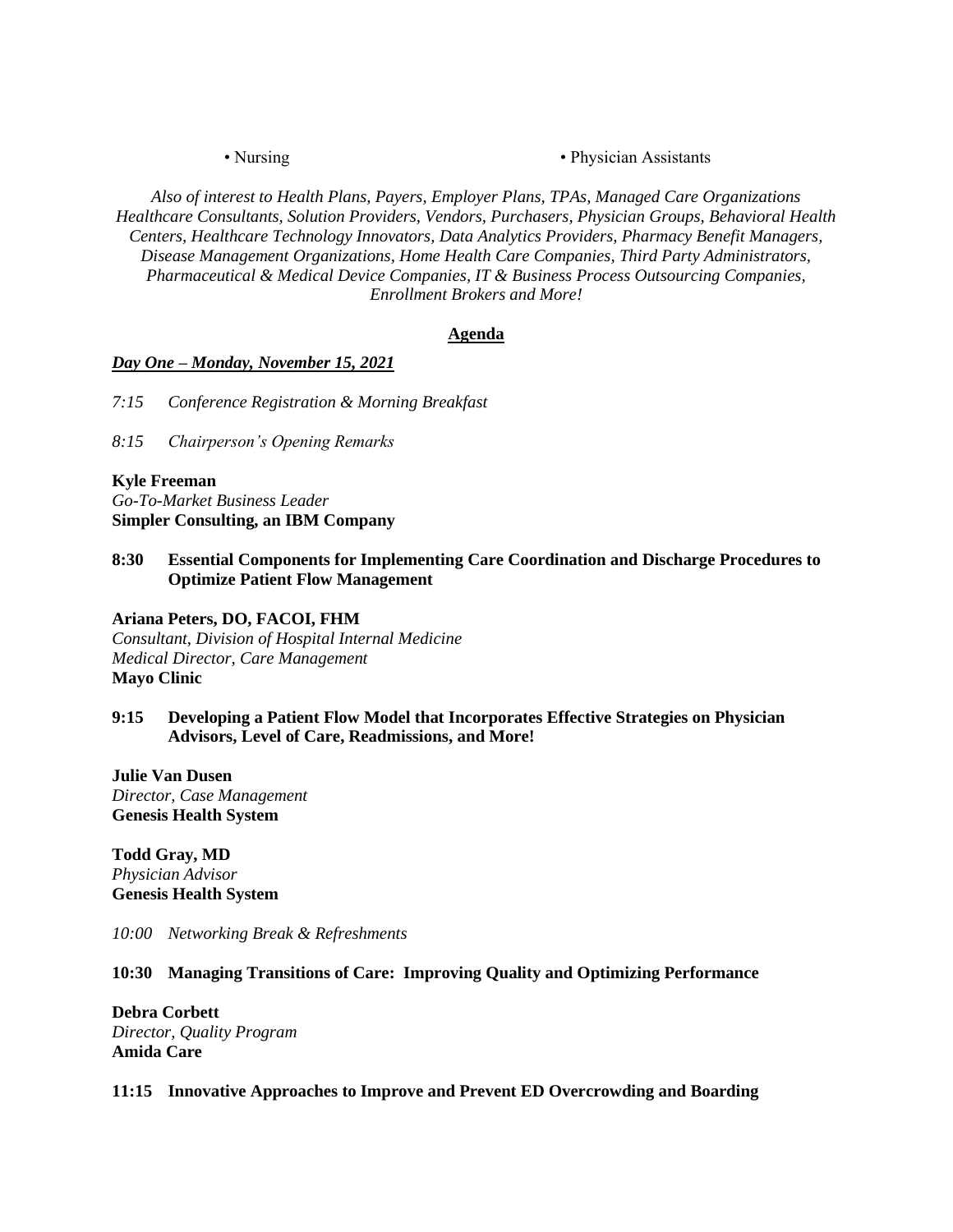#### **Ryan Ribeira, MD, MPH**

*Assistant Medical Director, Emergency Services* **Stanford Health Care**

*12:00 Luncheon for All Attendees & Speakers*

# **1:15 Utilizing Technology to Transform the ED and Streamline Patient Flow Management**

**Kyle Freeman** *Go-To-Market Business Leader* **Simpler Consulting, an IBM Company**

# **2:00 Panel Discussion: Best Collaborative Approaches to Patient Flow Management through Hospital Wide Throughput and Care Coordination**

**Ryan Ribeira, MD, MPH** *Assistant Medical Director, Emergency Services* **Stanford Health Care**

**Sharon Urban, MSN, MHA, RN-BC, CNML, NE-BC, FACHE** *Senior Director, Patient Care Services* **Bayhealth**

**Ariana Peters, DO, FACOI, FHM** *Consultant, Division of Hospital Internal Medicine Medical Director, Care Management* **Mayo Clinic**

*3:00 Networking Break & Refreshments*

#### **3:30 Improving Hospital Throughput and Reducing Emergency Department Overcrowding**

#### **Lucio Barreto, BSN, RN, CCRN, MICN**

*Clinical Program Manager, Emergency Medicine Quality & Safety Clinical Program Manager, Patient Experience & Service Excellence* **Mount Sinai**

# **4:15 Aligning Population Health Management and Physician Engagement to Boost Quality and Patient Satisfaction**

**Judy Ducsik, MBA, ARRT (N)** *Founder & CEO* **Expert Vue** *Former Executive Director* **Swedish Heart & Vascular Institute**

*5:00 End of Day One*